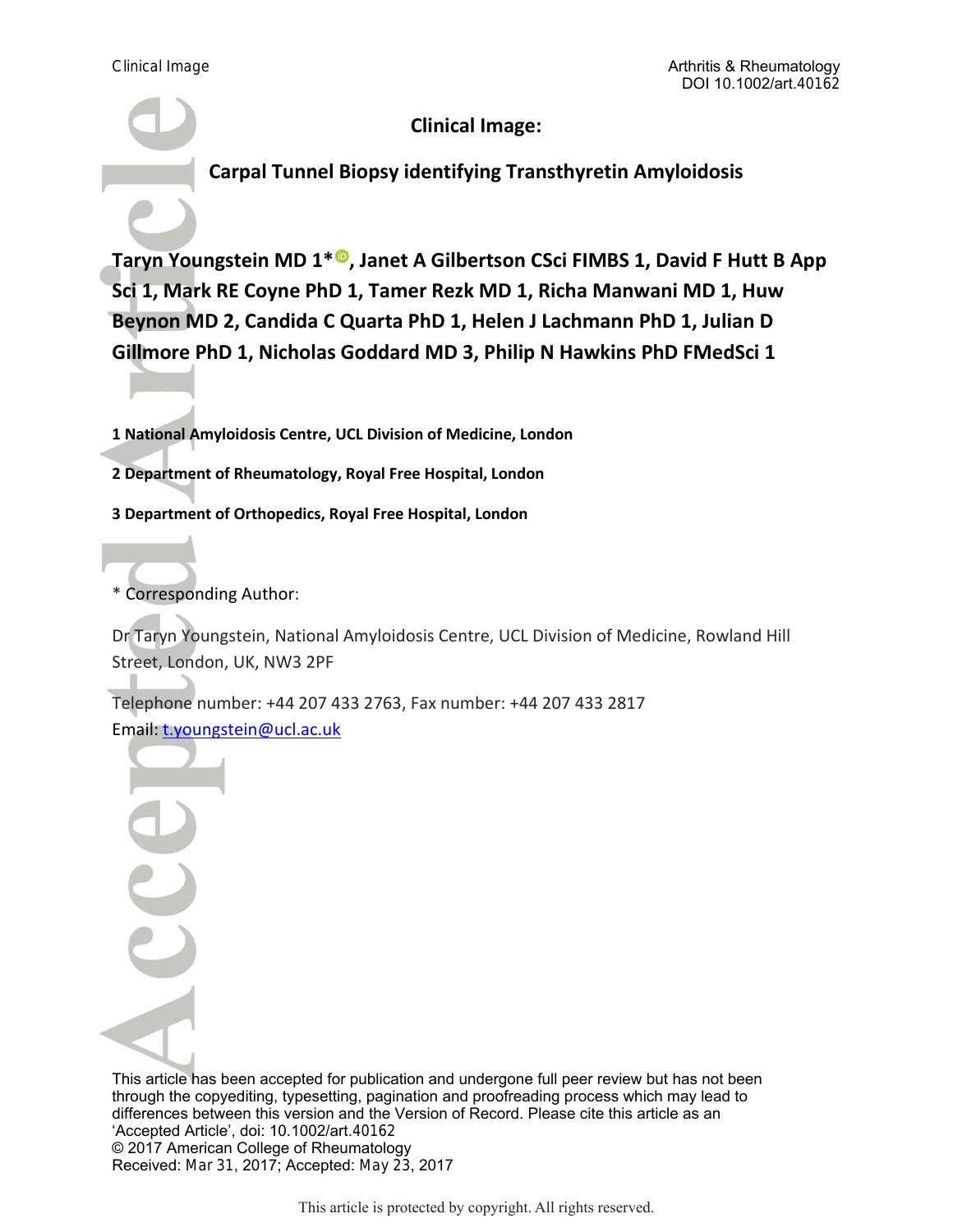**Disclosures and conflicts of interest: No author declares disclosures relevant for the manuscript or any conflict of interest or potential conflict of interest.** 

Acce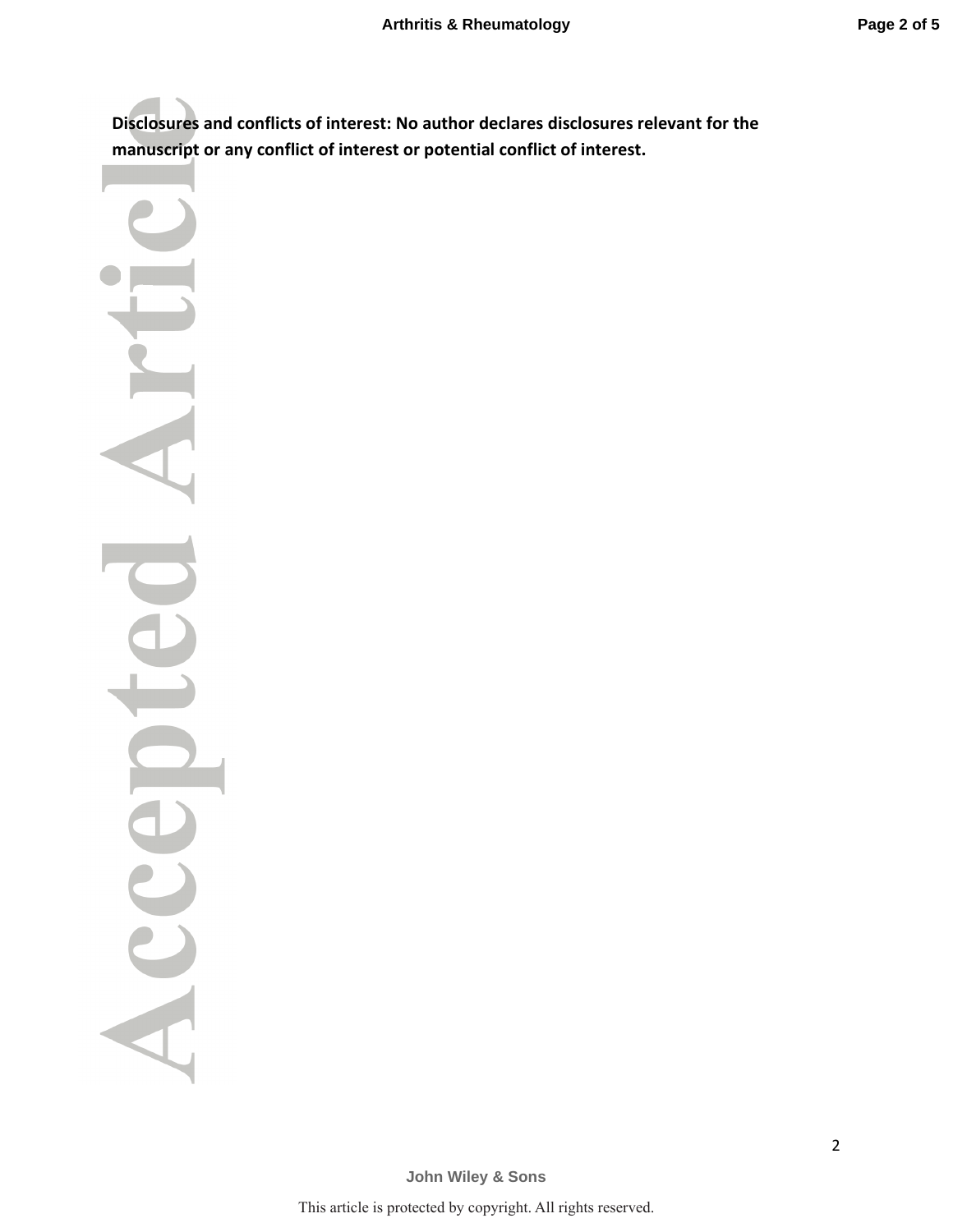An 86 year–old woman underwent routine decompression for carpal tunnel syndrome following which a sample of tenosynovium was examined histologically. Amyloid deposits were identified on Congo red staining viewed under fluorescent light (A). Immunohistochemical staining confirmed that the amyloid deposits were transthyretin (TTR) type. She was referred to the National Amyloidosis Centre for further evaluation where she described a recent hospital admission for unexplained dyspnoea. Echocardiography showed normal systolic function, but a thickened intraventricular septum along with impaired global strain rate of -15.7% and a strain pattern consistent with cardiac amyloidosis. <sup>99m</sup>Technetium-3,3-diphosphono-1,2propanodicarboxylic acid (<sup>99m</sup>Tc–DPD) scintigraphy revealed Perugini grade 2 uptake of tracer in her heart (B). Gene sequencing revealed no mutations in the transthyretin gene. A diagnosis of wild type ATTR amyloidosis (ATTRwt) was made.

Carpal tunnel syndrome is a common early clinical manifestation of wild-type transthyretin amyloidosis, also known as senile systemic or cardiac amyloidosis. Among patients with cardiac ATTRwt amyloidosis attending our centre, 98% have had evidence of median nerve entrapment on neurophysiological studies and 48% have had a history of carpal tunnel decompression as much as 12 years prior to their typical presentation with advanced heart failure symptoms. Cardiac ATTRwt amyloidosis is currently diagnosed in only about 150 individuals in the UK each year, but post-mortem studies indicate that ATTRwt amyloid deposits are actually present in up to 30% of males over 80 years (1). Repurposing of  $^{99m}$ Tc-DPD bone scintigraphy largely abrogates the need for diagnostic cardiac biopsy, showing substantial cardiac uptake in nearly all cases (2).

3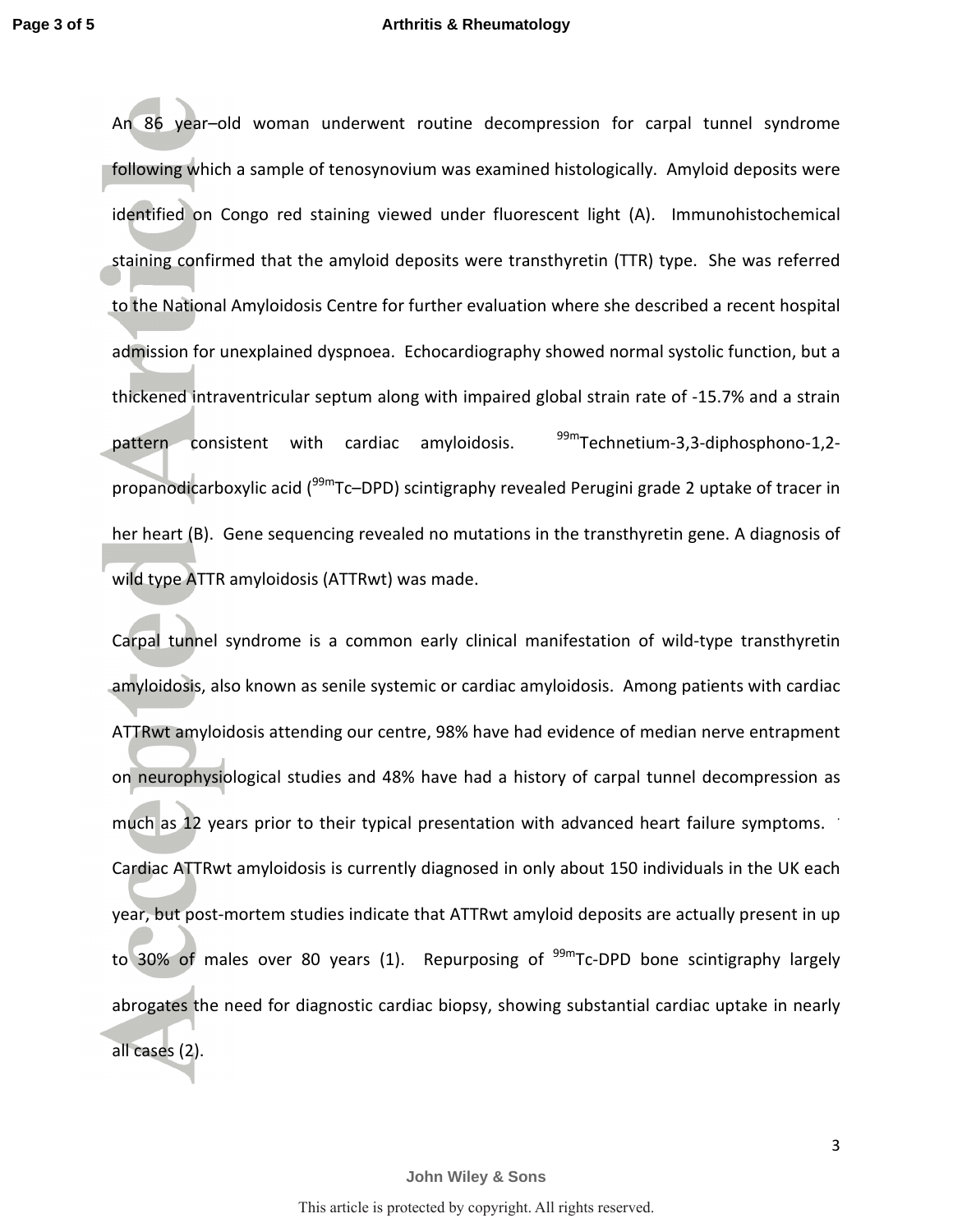Carpal tunnel biopsy can readily identify ATTR amyloid deposition and may identify individuals

at risk of developing cardiac ATTR amyloidosis, for which specific therapies are now in clinical

trial (3).

1. Pinney JH, Whelan CJ, Petrie A, Dungu J, Banypersad SM, Sattianayagam P, et al. Senile systemic amyloidosis: clinical features at presentation and outcome. Journal of the American Heart Association. 2013;2(2):e000098.

2. Gillmore JD, Maurer MS, Falk RH, Merlini G, Damy T, Dispenzieri A, et al. Nonbiopsy Diagnosis of Cardiac Transthyretin Amyloidosis. Circulation. 2016;133(24):2404-12.

3. Hawkins PN, Ando Y, Dispenzeri A, Gonzalez-Duarte A, Adams D, Suhr OB. Evolving landscape in the management of transthyretin amyloidosis. Annals of medicine. 2015;47(8):625-38.

Accel